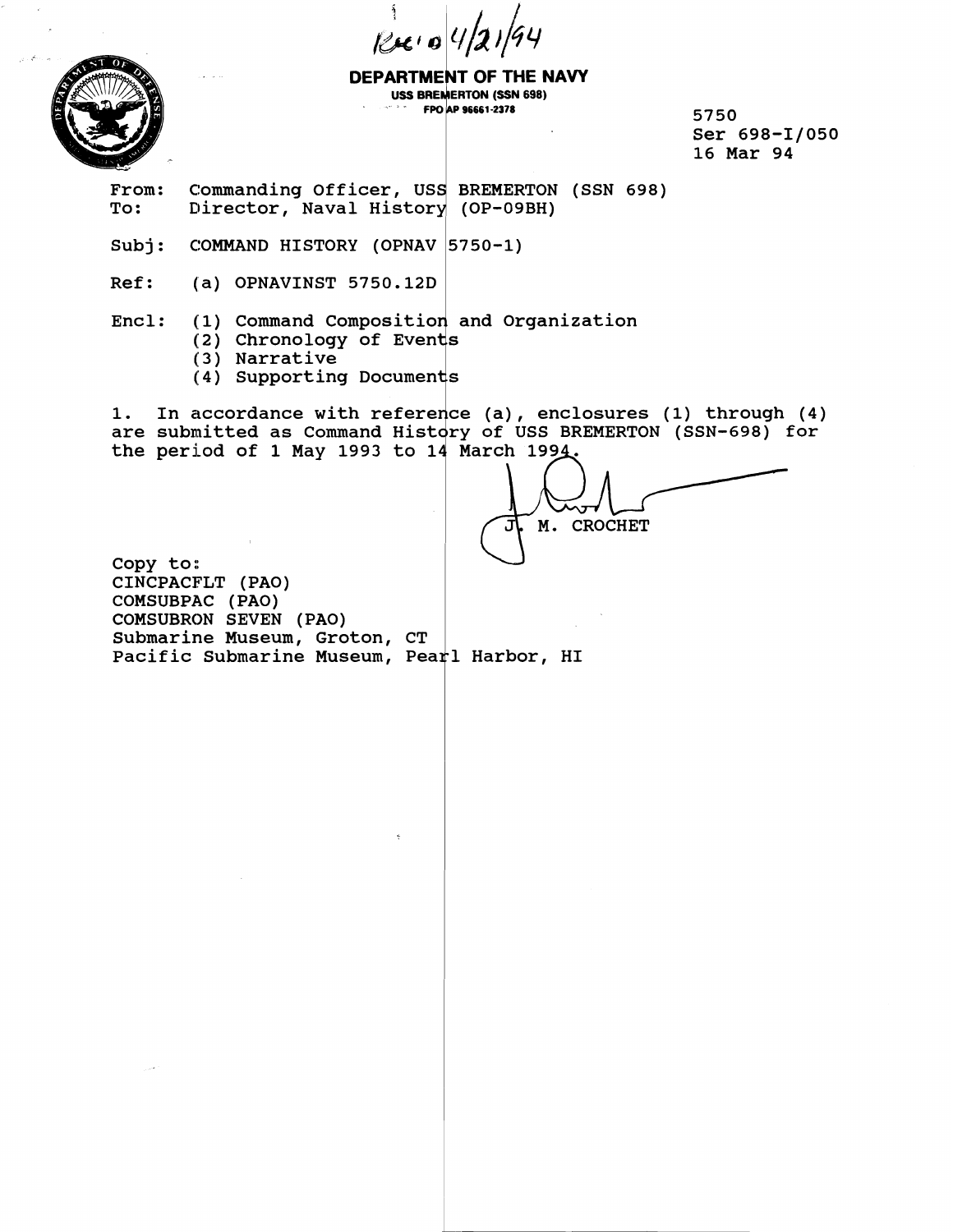## COMMAND COMPOSITION AND ORGANIZATION

**Mission: To hunt and destroy enemy surface ships and submarines.** 

**Organization:** Under operational command of Commander Submarine Force, U. S. Pacific Fleet; under the administrative **command of Commander**, Submarine **Squadron** 

**<u>Commanding Officer</u>: Commander John M. Crochet, USN** 

**Biography:** Attached

Permanent Duty Station: U.S. Naval Submarine Base **Pearl Harbor, HI** 

**Encl (1)**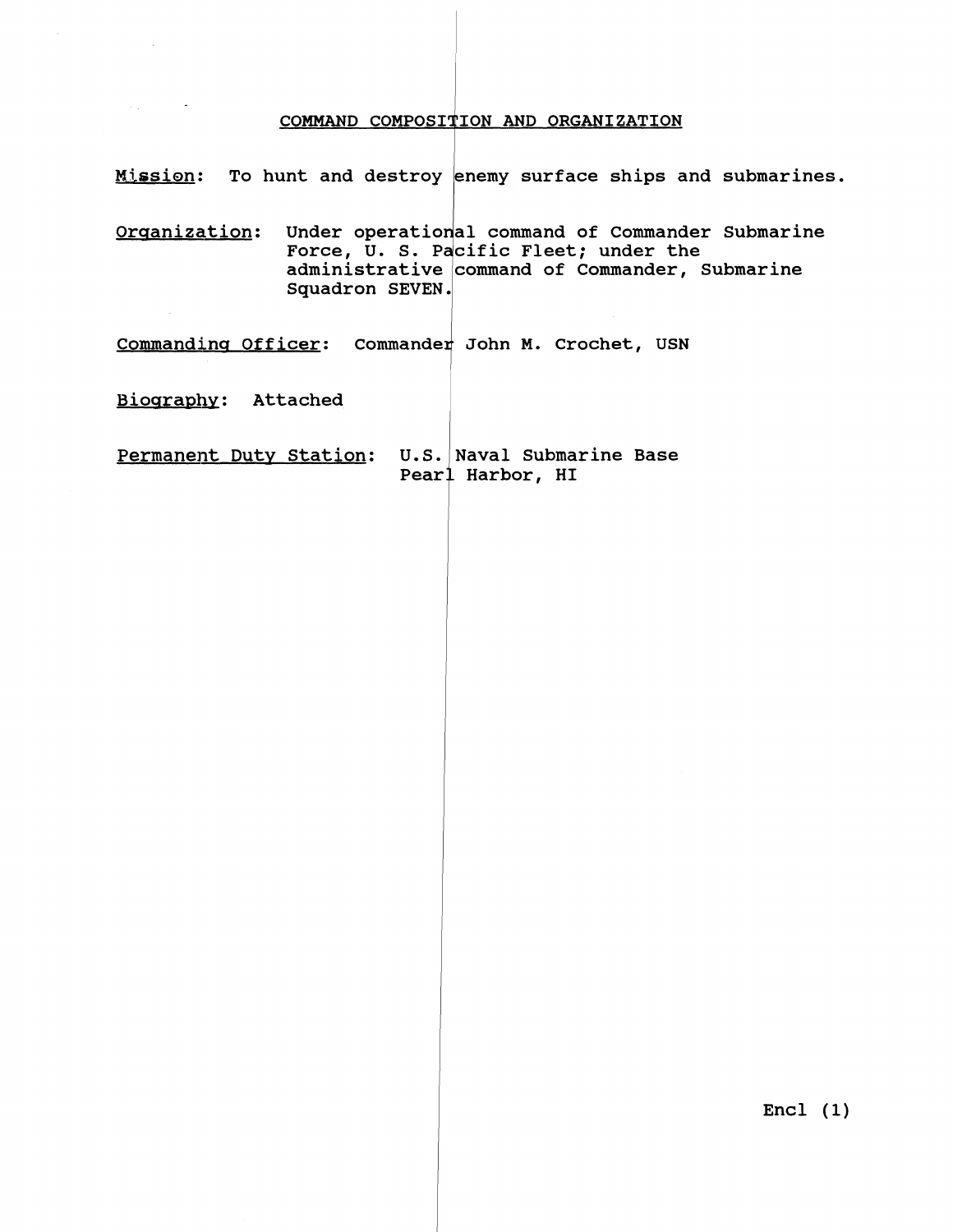$\mathbf{L}$  $\sim 10^{-1}$ CHRONOLOGY OF EVENTS **3** May **19'93**  Depart Pearl Harbor HI, for SEVENTH Fleet Deployment. USS INDEPENDENCE Battle Group<br>operations. **<sup>14</sup>**May - **1** Jun  $[5+id.5]$ **<sup>1</sup>**Jun - **5** Jun Port visit HMAS Sterling, Fremantle, Australia. 5 Jun - **31** Jun Operations in support of the USS INDEPENDENCE Battle Group. Port visit Diego Garcia, B.I.O.T.<br>Special Operations.<br>Port visit Guam. **<sup>1</sup>**Jul - **7** Jul 7 Jul - **19** Aug **<sup>19</sup>**Aug - **17** Sep Port visit Guam. **<sup>17</sup>**Sep - **22** Sep Transit to port visit in Hong Kong. **<sup>22</sup>**Sep - **26** Sep Port Visit Hong Kong. **<sup>26</sup>**Sep - **8** Oct USS INDEPENDENCE Battle Group operations. **<sup>8</sup>**Oct - **18** Oct Port visit Yokosuka, Japan. **<sup>18</sup>**OC~ - **3** NOV Transit to Pearl Harbor. **<sup>3</sup>**Nov - 8 Dec WESTPAC Standdown/Upkeep. **<sup>8</sup>**Dec - **16** Dec INSURV. **<sup>16</sup>**Dec - **3** Jan **<sup>94</sup>** Holiday Standdown. **<sup>3</sup>**Jan - **17** Jan Upkeep. **<sup>17</sup>**Jan - **21** Jan Tactical Weapons Proficiency Inspection. **<sup>29</sup>**Jan - **17** Feb Prospective Commanding Officer Operations.  $\vert$ **<sup>28</sup>**Feb - **13** Mar

Encl **(2)**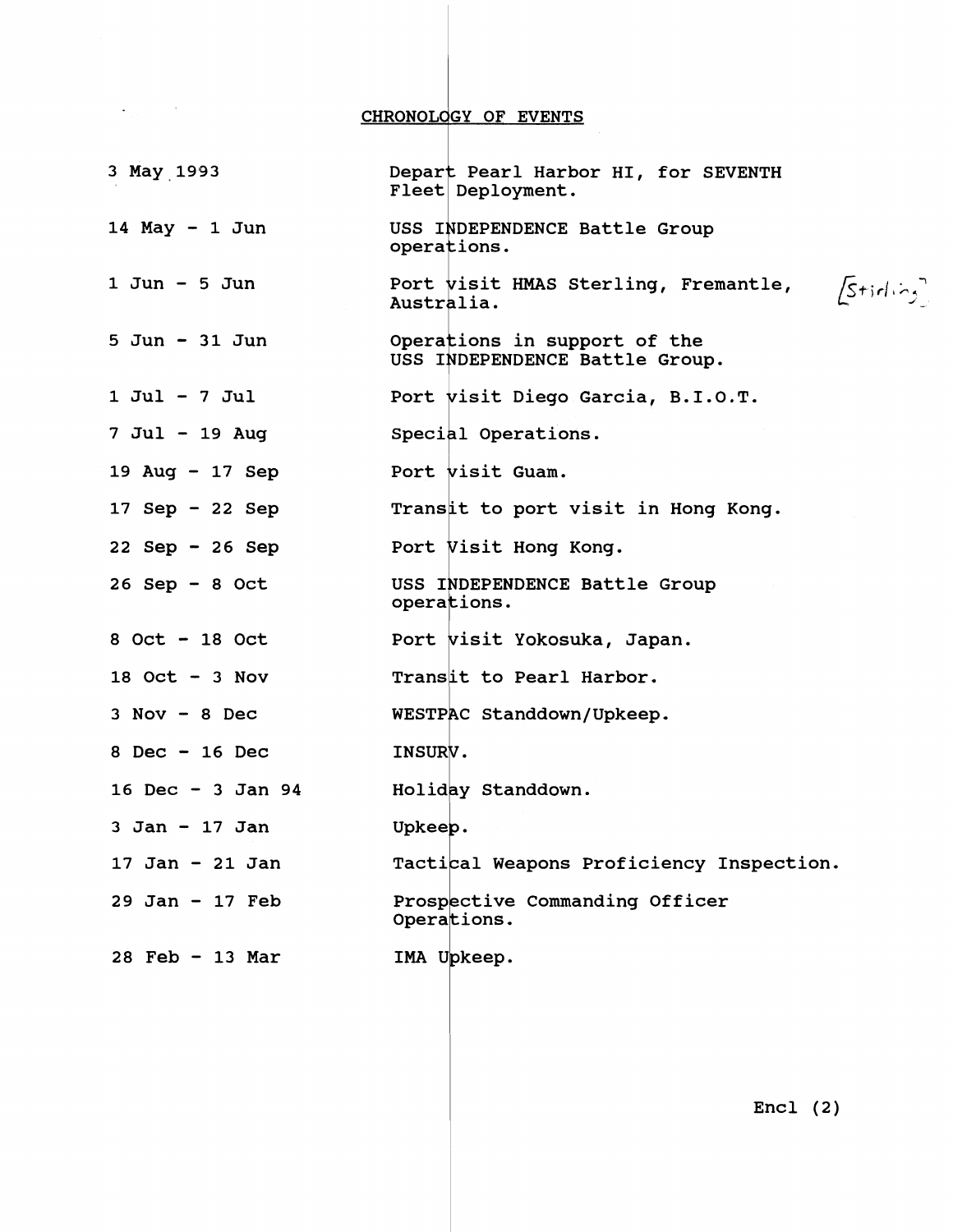## **COMMAND HIETORY NARRATIVE**

**During the past ten month** , **USS BREMERTON completed a**  SEVENTH Fleet Deployment, a Ta<mark>ctical Weapons Proficiency</mark> Inspection, USS INDEPENDENCE Battle Group operations, an inspection by the Board of Inspection and Survey, and Prospective **Commanding Officer operations.**  s, US;<br>ctica<br>attle<br>pecti

USS BREMERTON began the SEVENTH Fleet operations in support of the USS INDEPENDENCE Battle Group. Following operations with the USS INDEPENDENCE, USS BREMERTON visited HMAS STERLING, in Fremantle, Australia. After a short stop, USS BREMERTON **conducted operations with the Australian and the Royal**  Singapore navies including the firing of a exercise Harpoon Missile. The ship also conducted operations with SEAL Team FIVE.

Following SEAL Team operations, USS BREMERTON transited to Diego Garcia B.I.O.T., for a port visit and an upkeep period. **While in Diego Garcia the ship participated in the 4th of July**  festivities. The ship then began operations under the control of  $\overline{\phantom{a}}$ FOILOWING SEAL Team operations<br>Diego Garcia B.I.O.T., for a port v.<br>While in Diego Garcia the ship part<br>festivities. The ship then began o<br>COMSUBPAC.<br>Following completion of these

Following completion of these operations USS BREMERTON completed a 21 day upkeep in Guam. After upkeep, the ship was off to Hong Kong. The stay in Hong Kong was cut short, by Typhoon Dot. Then USS BREMERTON began more operations with USS INDEPENDENCE. Upon completion, the ship visited Yokosuka, Japan. While in Japan, the ship was hosted by JDS SETOSHIO. JDS SETOSHIO sponsored a softball game, a tour of local points of **interest, as** 

**By the time USS BREMERTON returned to Pearl Harbor she had**  steamed over 47,000 nmi with a OPTEMPO of almost 80%. USS BREMERTON was awarded the Commander SEVENTH Fleet **Anti-Surface Warfare (ASUW) Ex ellence Award her efforts while deployed to the SEVENTH Fleet. Upon return to Pearl Harbor, the**  ship began standdown. Following completion of a inspection by the Board of Inspection and Survey, the ship began Holiday **standdown.** 

The ship started 1994, with a Tactical Weapons Proficiency. The ship as a whole received excellent reviews, from the inspectors. Following completion of this inspection USS BREMERTON conducted Prospective Commanding Officers (PCO) USS BREMERTON conducted Prospective Commanding Officers (PCO)<br>operations for over three weeks. The ship performed the required inspectors. Following completion of this inspection<br>USS BREMERTON conducted Prospective Commanding Officers (<br>operations for over three weeks. The ship performed the<br>tasks, and received nothing but praise, from the PCO's.

**Encl (3)**